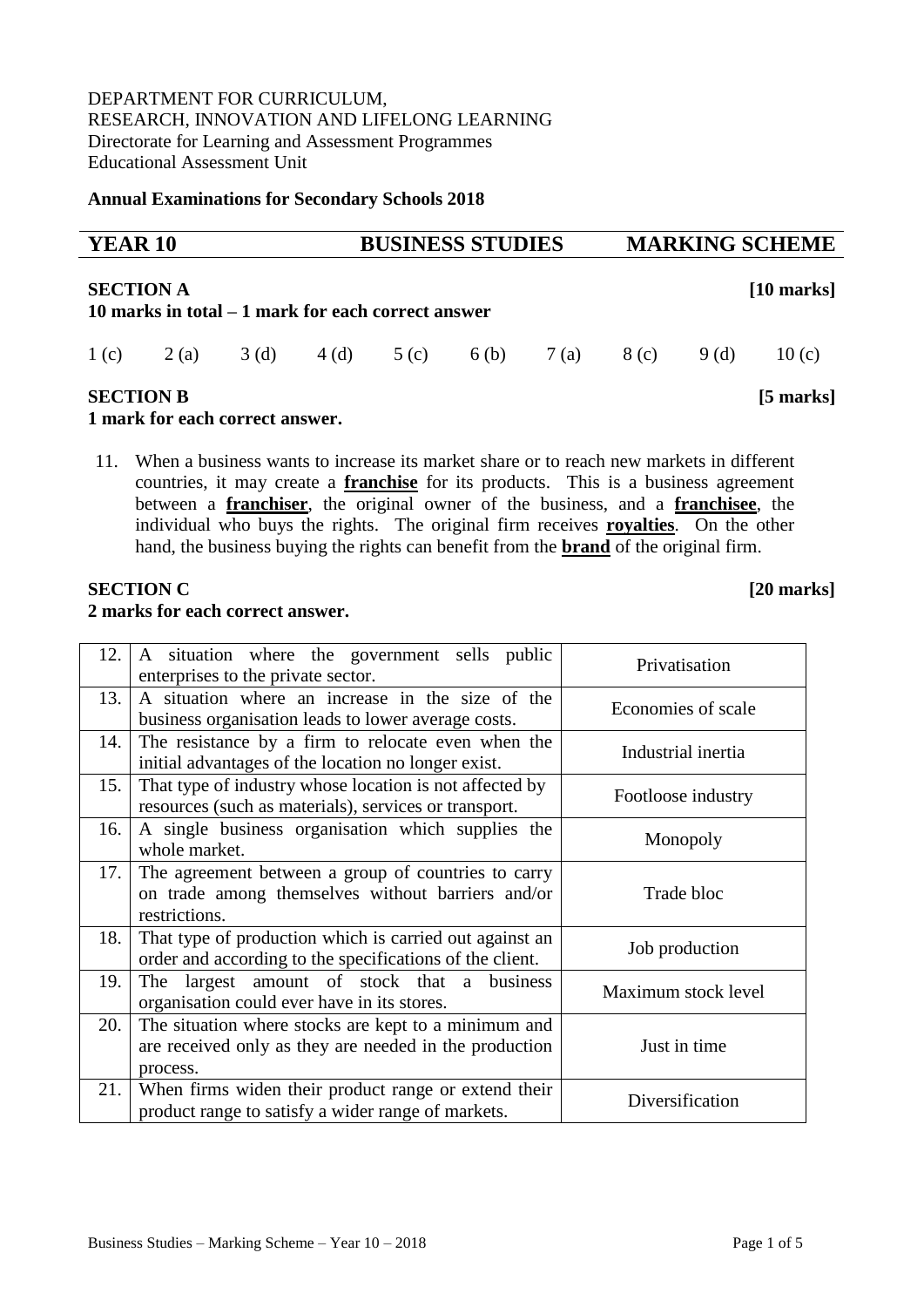#### **SECTION D [30] marks]**

- 22. (a) The balance of payments is a document which shows total money flowing into and paid out of the country. (2 marks)
	- (b) The balance of trade is the difference between total exports and total imports of a country. (2 marks)
	- (c) Exports are goods and services sold to foreigners/foreign countries. Imports are goods and services brought from foreign countries. (2 marks)
	- (d) Visible trade balance is the difference between the exportation and importation of goods. (1 mark)
	- (e) Invisible trade balance is the difference between the exportation and importation of services. (1 mark)
	- (f)  $A \t -259,148$  (1 mark) B 184,360 (1 mark)
		- $C$  –74,788 (1 mark)
		- $D -30,476$  (1 mark)
		- E  $-105,264$  (1 mark)
		-
		- $F = 6,619$  (1 mark)

# $G = -98.645$  (1 mark)

## **[Total for Question 22: 15 marks]**

- 23. (a) The main aim of a trade union is to safeguard the interests of the workers at the place of work. *OR* The main aim of a trade union is to improve the conditions of work of employees. (1 mark)
	- (b) Collective bargaining is the process of negotiating the [terms of](https://www.investopedia.com/terms/t/terms-of-employment.asp)  [employment](https://www.investopedia.com/terms/t/terms-of-employment.asp) between an employer and a group of workers. The terms of employment are likely to include items such as conditions of employment, working conditions and other workplace rules, [base pay,](https://www.investopedia.com/terms/b/base-pay.asp) overtime pay, work hours, shift length, work holidays, sick leave, vacation time, retirement benefits and health care benefits. (2 marks)
	- (c) (i) A general union is a trade union which represents different types of workers from all industries and firms. (2 marks)
		- (ii) An industrial union is a trade union which organises all workers in the same industry, regardless of skill or trade. (2 marks)
		- (iii) A white collar union is a trade union which largely or exclusively represents clerical, administrative and technical employees. (2 marks)
		- (iv) A crafts union is a trade union which organises workers according to their specific trades. (2 marks)
	- (d) In conciliation the two parties agree to refer their case to a mediator who tries to bring the two parties to an agreement. In arbitration the case is referred to an arbiter whose decision is binding on both parties. (2 marks)
	- (e) In go slow the workers continue to do their work but at a reduced rate than normal. In the case of work to rule, the workers adhere strictly to their job description and do nothing extra. (2 marks)

## **[Total for Question 23: 15 marks]**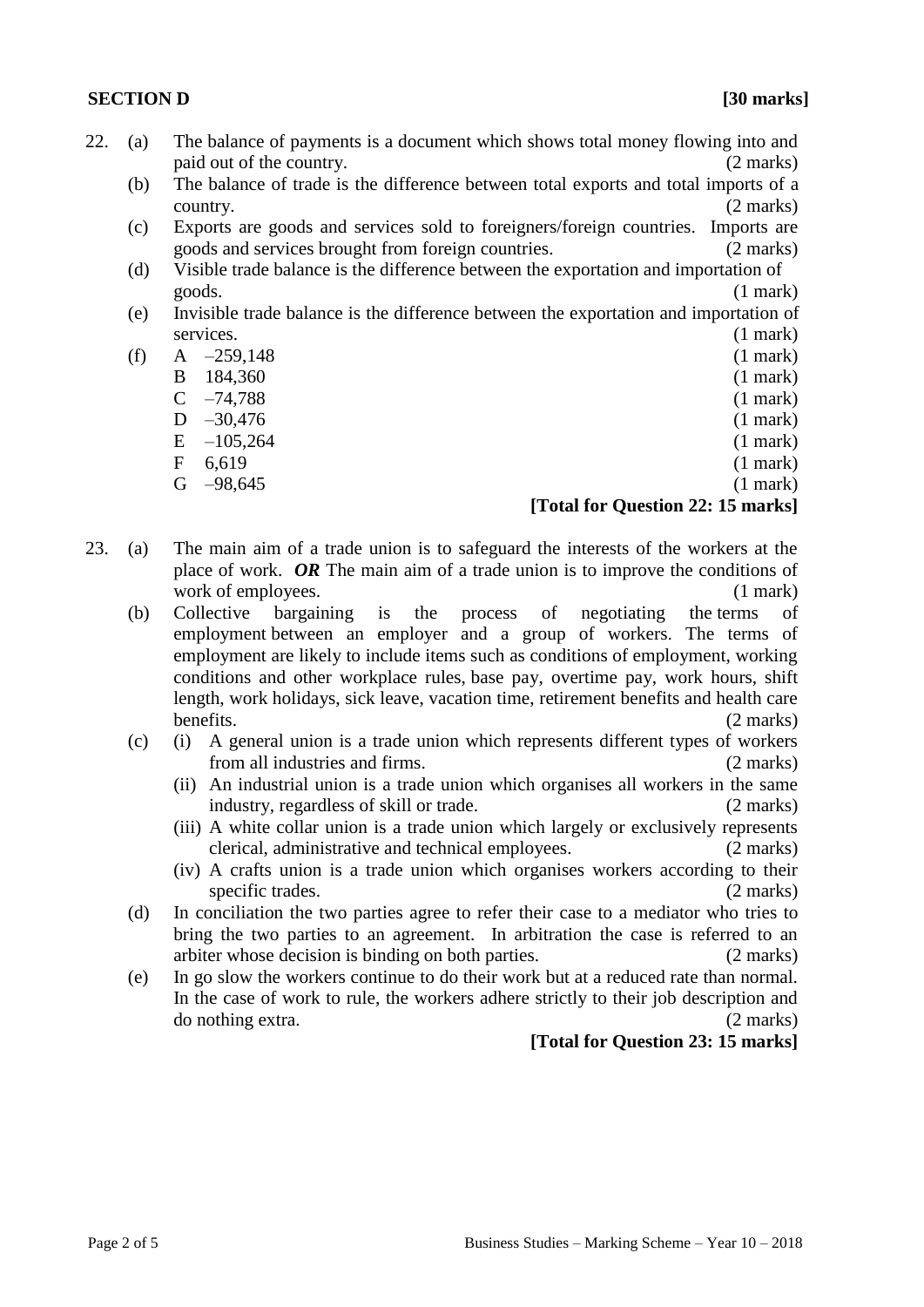#### **SECTION E [20 marks]**

- 24. (a) A commercial bank is a business organisation which makes profit from giving various financial services, both personal and to businesses. (1 mark)
	- (b) A central bank is usually a monopoly (1) and normally nationalised (1). It does not make commercial activities (1) and is not open for deposits and borrowing for the public in general (1). (4 marks)
	- (c) *Any five of the following or any other answer considered suitable:*

**Standing Order:** The standing order is a one-time instruction given to the bank by the bank's client to make regular payments on behalf of the client out of the client's bank account.

**Direct Debit:** Direct debit is an instruction to the bank by the bank's client to make a one-time payment on behalf of the client.

**Bank Draft:** The bank draft is a cheque issued by the bank itself.

**The Night Safe:** This is a service used mostly by retailers where they can deposit any cash they have at the end of the day when the banks are closed.

**Safe Boxes:** These are boxes kept in the bank's strong room in which people keep personal belongings which are either valuable or of personal importance.

**Foreign Currency:** The bank can supply people with foreign currency which they may need when travelling abroad.

**Deposit Accounts:** People and organisations can deposit surplus cash in different bank accounts.

**Current Accounts:** These are accounts operated by means of a cheque book which permits people to pay for transactions without carrying cash.

**Plastic Money:** This refers to *credit cards* and *debit cards*. They are called *plastic money* since they are made of plastic and represent cash. They are operated by means of a **personal identification number (PIN)**. Both credit cards and debit cards can be used for purchases and to withdraw cash.

**Automated Telling Machines (ATMs) and Cash Dispensers:** ATMs are machines operated by means of credit cards or debit cards. Cash dispensers can be used to withdraw cash only while ATMs can be used to deposit, give instructions to the bank, ask information about accounts and transfer funds from one account to the other.

**Advice:** The bank can give advice to its clients regarding financial matters, including investment decisions.

**Status Check:** The bank may check the status of certain people as regards their credit worthiness. If a bank considers a person as risky businessmen will usually regard such a person as such as well.

**Loans:** The bank can lend money to people who need money which they do not have at the time being for particular transactions.

 $(3 \text{ marks} \times 5: 1 \text{ mark}$  for each correct service and 2 marks for each correct

explanation: Total 15 marks)

**[Total for Question 24: 20 marks]**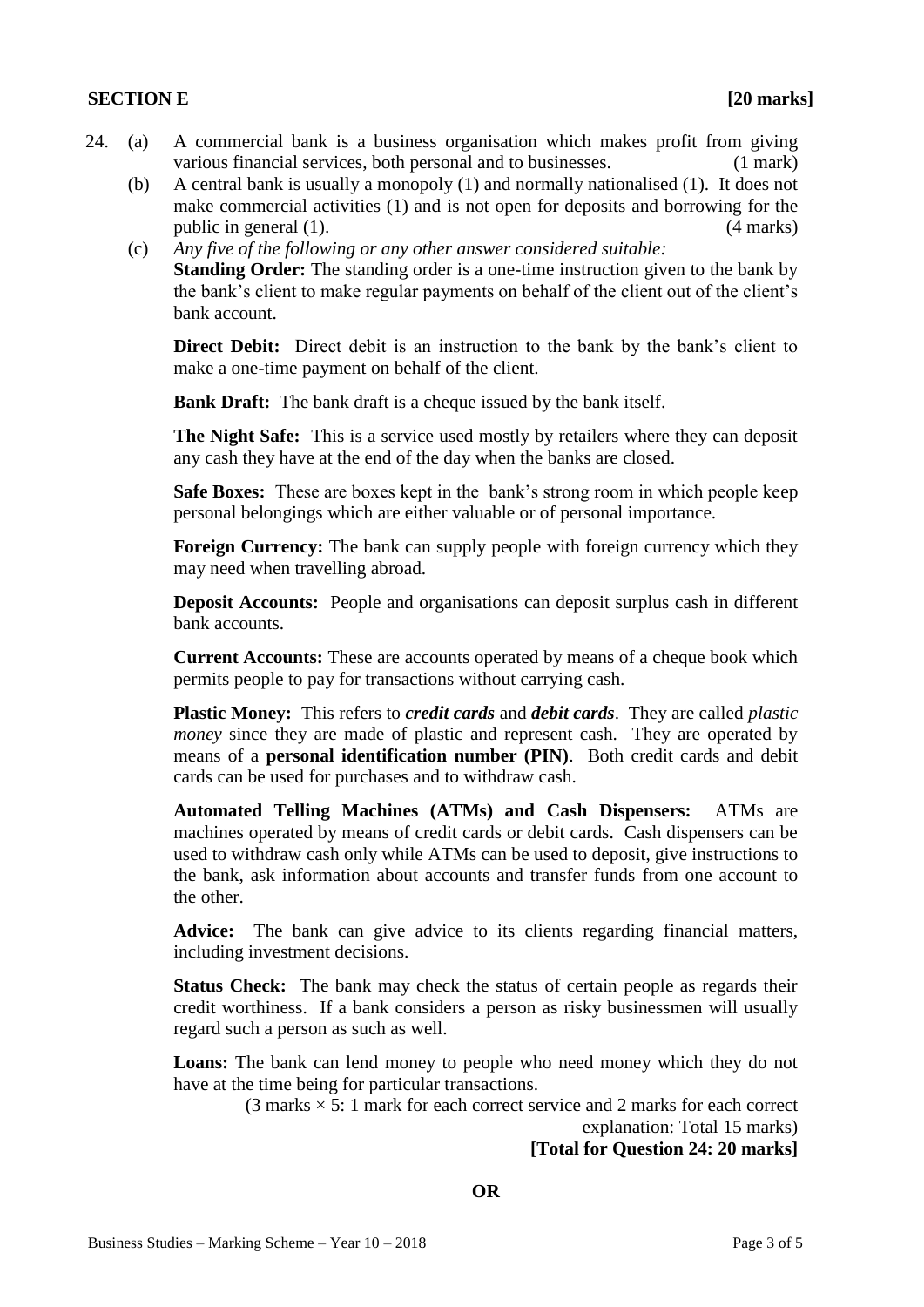- 25. (a) A limited liability (joint stock) company is a business organisation owned by a number of owners called shareholders who enjoy limited liability. (2 marks)
	- (b) Limited liability means that the company is responsible for all its debts and that the shareholders can only lose the amount they had invested in the company. (2 marks)
	- (c) A public limited company can sell shares publicly and has to be listed on the stock exchange while a private limited company cannot sell shares publicly and cannot be listed on the stock exchange. (2 marks)
	- (d) *Any one of the following or any other answer considered suitable:*
		- A public limited company finds it easier to sell shares since it is listed on the stock exchange.
		- More people are willing to buy shares of a public limited company since they find it easier to buy and sell shares on the stock exchange.
		- Public limited companies can raise the capital needed faster since it is easier to buy and sell shares.
		- A public limited company can raise more capital than a private limited company since it attracts investors to buy shares.
		- A public limited company is usually larger than a private limited company so it can increase its operations and profits. (2 marks)
	- (e) (i) Articles of Association A set of internal rules and regulations of a company. (2 marks)
		- (ii) Memorandum of Association A document showing a set information of interest mainly to third parties. (2 marks)
		- (iii) Certificate of Incorporation A document issued by the Registrar of Companies certifying that the company is duly formed. (2 marks)
	- (f) (i) The Registrar of Companies is an official that receives and vets applications for new company formations. (2 marks)
		- (ii) A trading certificate is issued to a public limited company. (2 marks)
		- (iii) A trading certificate indicates that the company in whose name the certificate was issued can be listed on the stock exchange and can sell shares publicly.

(2 marks)

## **[Total for Question 25: 20 marks]**

## **OR**

- 26. (a) Specialisation is a production method where a worker focuses on one product or on a single part of a whole product. (2 marks)
	- (b) Specialisation by product is when a firm or person produces one product only. In specialisation by task, a product is divided into small parts (tasks) and each worker does only one of the tasks. (2 marks)
	- (c) *Any four of the following or any other answer considered suitable:*
		- Proficiency is gained by time When a worker performs the same task over and over again s/he will gain experience and expertise in the task.
		- Less time is wasted in moving about and in the preparation for different tasks Since each does only one task, a worker does not need to move from one place to another.
		- Less time is wasted in moving about and in the preparation for different jobs Since each produces only one product, a worker does not need to move from one place to another to perform different jobs.
		- Workers are easily trained It is easier to train workers to do only one job or one task.